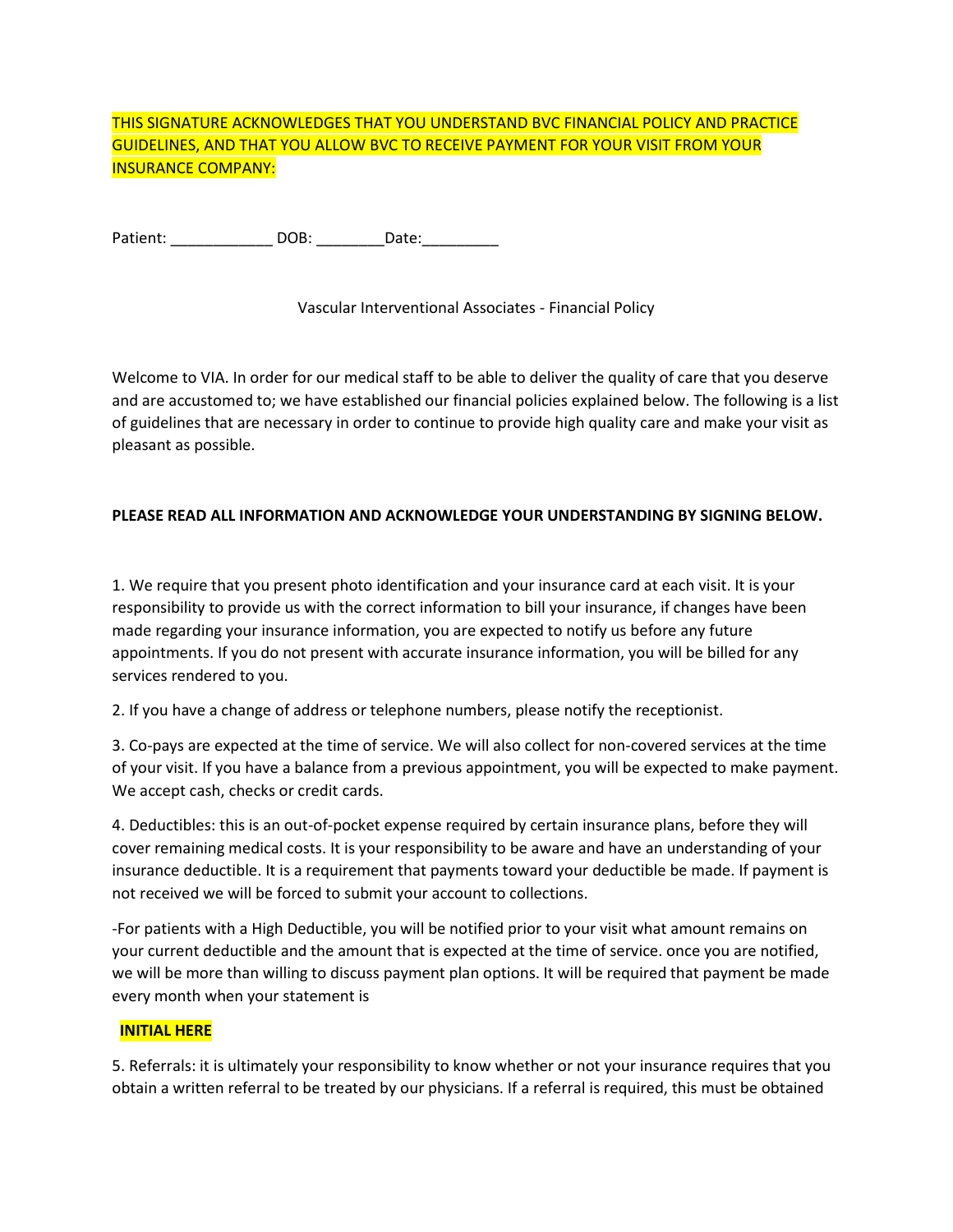before you are seen in our offices. If you present for an appointment without your required referral please know that you will be held financially responsible for the balance of any services rendered to you.

6. If we do not participate with your insurance company, you will be expected to make payment in full at the time service is rendered.

7.If your insurance denies our charges, does not pay us in a timely manner, or if your account becomes delinquent we reserve the right to refer your account to a collection agency and be reported to the credit bureau, unless prior arrangements are made with our billing service. Patients will be responsible for legal/collection fees.

-Please be aware that our billing department is happy to work with you to meet your needs. We are more than understanding when it comes to the cost of Healthcare; which prompted us to begin offering a payment plan for patients with a high balance. Please do not hesitate to contact billing to discuss a possible payment plan that works for you! They can be reached Monday - Friday 8:00am to 4:00pm at 716-852-1977

8. It is our office policy that all past due accounts will be sent 3 statements. At this time, if payment has not been made, you will receive a letter warning you that if you do not contact the office within 30 days we will be forced to surrender your account to the Collections Agency. If after receiving this letter you still do not contact the office to set up a payment plan, your account will go to Collections.

9.MEDICARE PATIENTS: We are participating providers with Medicare and will bill Medicare for all your covered charges. If you have supplemental insurance, we will also bill that for you. If payment is not received from your supplemental insurance within 45 days of being submitted, we will bill you for the balance due. If you do not have a supplemental insurance, your portion (20% of amount allowed by Medicare) will be collected at the time of services. Each year you will be expected to pay the allowed amount of your charges until your Medicare deductible is met.

10. HMO-PPO PATIENTS: We will bill your insurance for you. Your co-payment will be collected at the time of service- no exceptions.

11. SELF-PAY PATIENTS: Self-pay accounts are patients without insurance coverage or patients who are covered by an insurance that is not accepted by our office. Patients who are self-pay will be expected to pay a fee at 80% of the amount owed to us, this will be paid at the time of service. It is also required that if you are a self-pay patient, our billing department must be notified, and you must meet with them to create a payment arrangement.

12. MISSED APPOINTMENTS: If you need to reschedule or cancel an appointment, patients are required to notify our office at least 24 hours in advance for an office evaluation appointment and at least 48 hours in advance for a procedure appointment. We will charge a fee for any patient who misses an appointment without calling in advance. The NO-SHOW fees are as follows: \$50 will be charged for all office evaluations. \$100 will be charged for all procedures. If you have more than two appointments that were missed, you may be discharged from the practice for non-compliance.

13. Minors: the parent(s) or guardian(s) are responsible for full payment and will receive the billing statements. A signed release may be required for unaccompanied minors.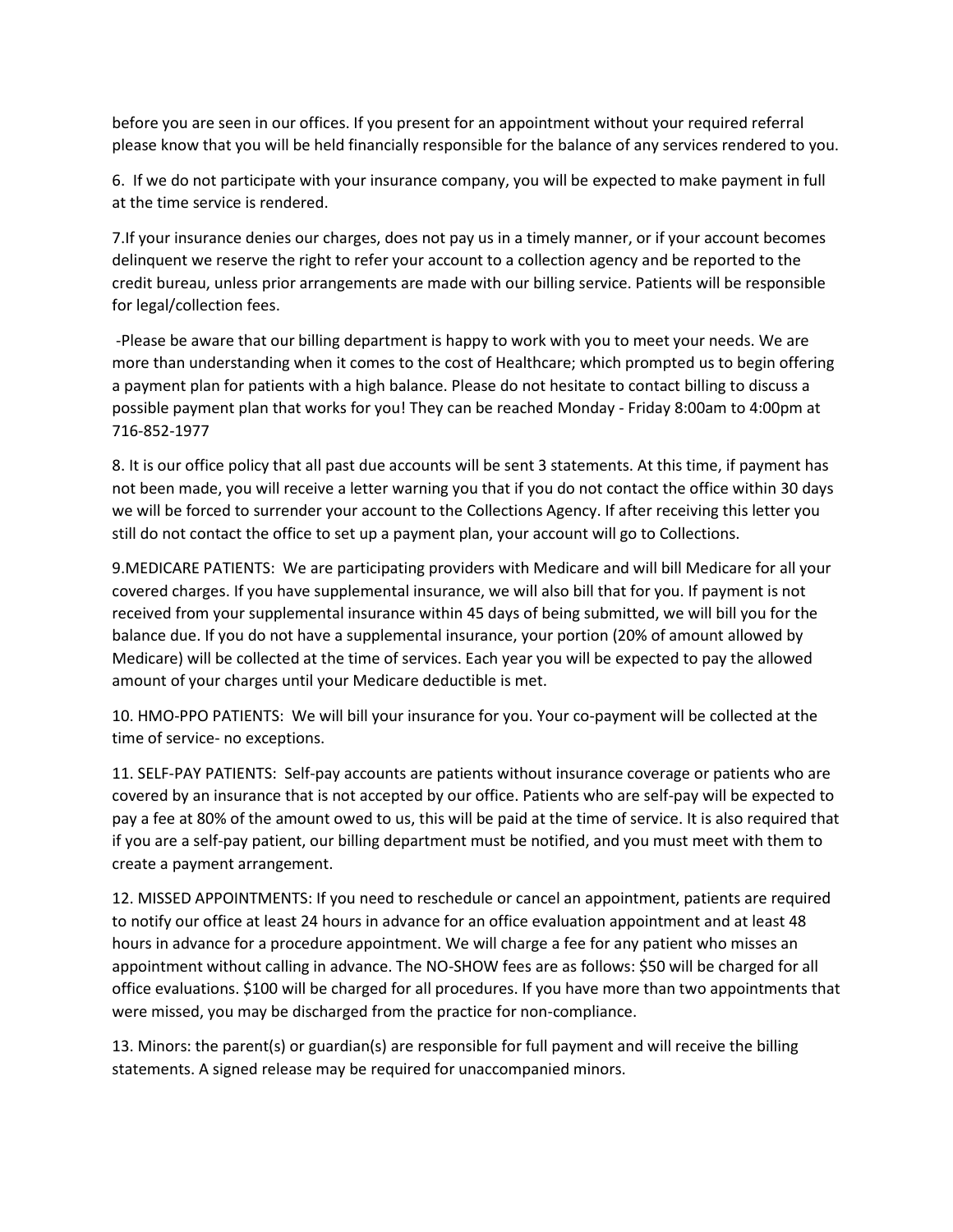14. Your insurance is a contract between you, your employer, and the insurance company. We are not a party to that contract. It is the patient's responsibility to be aware of their insurance coverage, policy provisions, authorization requirements, as well as network providers if applicable. We cannon guarantee payment of all claims. If your insurance company pays only a portion of the bill or rejects your claim, any contact or explanations should be made to you, their policy holder. Reduction or rejection of your claim by your insurance does not relieve you of your financial obligation. We participate with many insurance companies. Due to relationships between insurers, third party administrators and "umbrella" networks, patients are strongly advised to contact their insurance carrier for participating provider information. We will bill non-participating insurance companies as a courtesy to you. If we have not received payment from a non-participating insurance company within 60 days of the date of service, you will be expected to pay the balance. We will provide you with all necessary information for submitting claims to your insurance company.

## **CONSENT/AUTHORIZATION FOR TREATMENT AND TO RELEASE INFORMATION/DISCLOSE PERSONAL HEALTH INFORMATION:**

I hereby agree that Vascular Interventional Associates may perform care and treatment, and may conduct such examinations, lab tests, and procedures as may be by my physician or treating practitioner.

I hereby consent to the use and disclosure of my protected health information, by VIA, for purposes of treatment, payment, and health care operations. Any release of my medical records and Protected Health Information will be made according to state and federal regulations. I understand that VIA may release medical information to any third party which may be responsible for payment of my medical expenses.

I also understand that whether I do or do not have insurance, I am ultimately responsible for payment for any services rendered to me by VIA's Providers.

### **ASSIGNMENT OF BENEFITS:**

I hereby assign and authorize my insurance benefits to be paid to Vascular Interventional Associates/Buffalo Vascular Care.

I have read and have a full understanding of Vascular Interventional Associates/Buffalo Vascular Care Financial Policy.